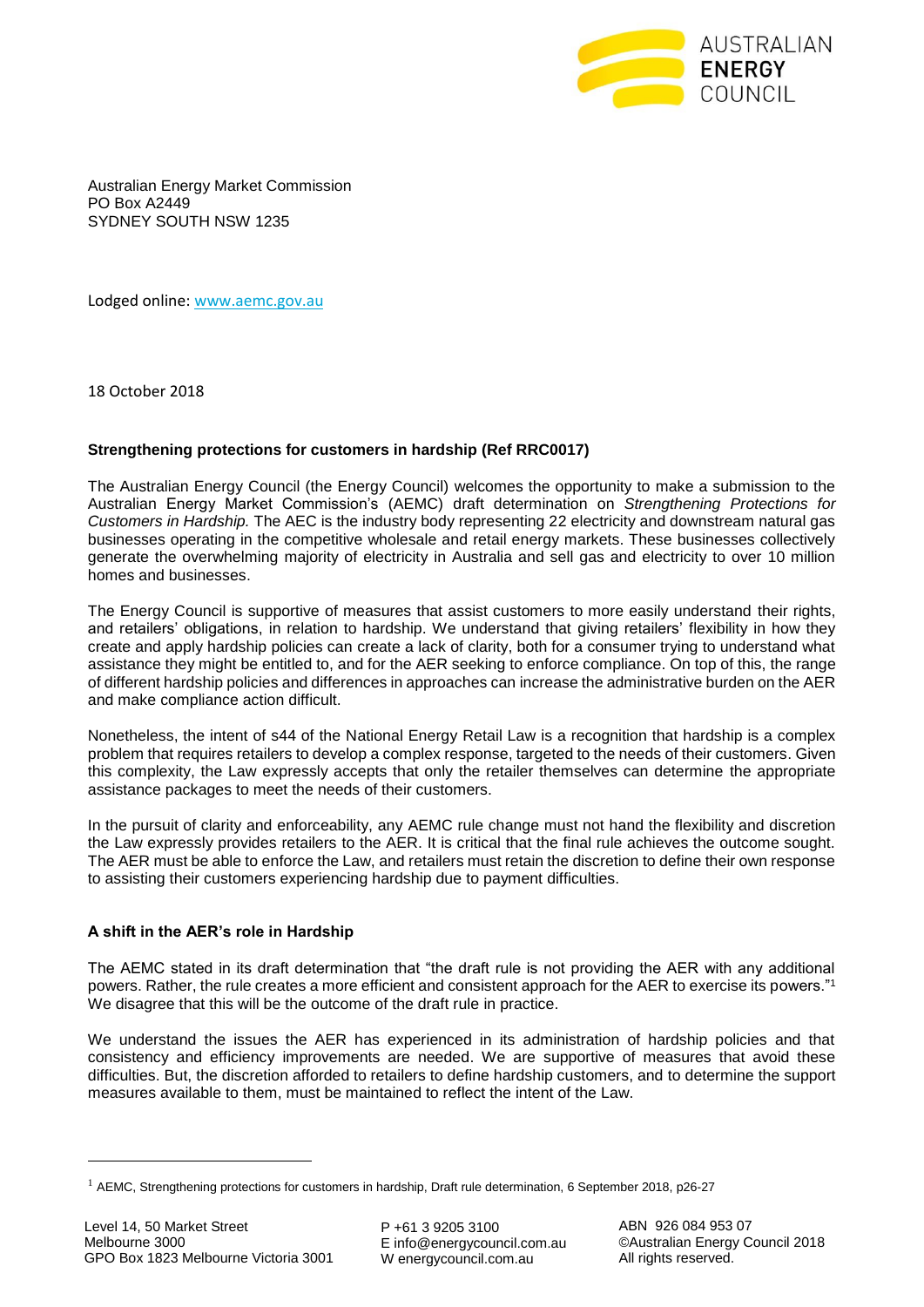The draft rule in its current form allows the AER to determine, without limitation on scope or number, standardised statements relating to the hardship obligations in Division 6 of the Law that retailers are required to include in the policies they submit to the AER for approval.

In preparation for the joint AER/AEMC public forum on this rule change, the AER published draft standard statements that it would consult upon if the draft decision was adopted as final. Industry welcomed this level of transparency from all parties involved. The draft statements indicate that the guideline will (amongst other things) list certain customer characteristics, such as the eligibility for concessions, which would require the retailer to immediately refer that customer to be assessed for entry into their hardship program. This essentially gives the AER the power to pre-define hardship through its guideline as any customer displaying any of the indicators listed by the AER, is required to be immediately referred to the hardship program for assessment. If the customer characteristics suggests they are not in hardship at that point, but falls into hardship at a later stage, it could be anticipated that the AER would find that the retailer breached their own hardship policy in failing to appropriately conduct an assessment.

## **Lack of limitations**

The draft rule in its current form is problematic due to the drafting of s75A(2)(b)(i). While we are comfortable with the inclusion of standard statements in certain circumstances, we believe they should be limited to obligations that are administrative, or where the Law does not intend to give retailers great flexibility in determining processes that meet the needs of their business and customer base.

The practical implication of s75A(2)(b) overall is that the AER is given the power to determine the manner in which the retailer develops processes in their hardship policy. This is problematic. The intent of the Law was clearly to give retailers ownership over their hardship policies and procedures, and for the AER to ensure these policies met the intent of the Division.

Standardised statements in the guideline will become the only manner in which a retailer can develop, for example, processes to identify residential customers experiencing payment difficulties due to hardship. By virtue of the AER mandating a standardised statement with regard to s44(a), retailers will have no ability to define what is a hardship customer, as the standardised statement will in effect define it for them.

We do not believe this outcome represents the intent of the AEMC in making the draft rule.

We understand the draft standardised statements were provided to stakeholders to merely represent the AER's early thinking on how they might develop any guideline the final rule required. But, they do highlight that the draft rule allows the AER to utilise their broader powers to compel retailers to deliver hardship assistance in a particular manner. This might not necessarily be above the standard set out by the Law, but requiring retailers to act in a particular manner, when in the Law they have options, is at the very least different from the Law.

This expansion of powers must be tightened. Where the obligations in the law are administrative or straightforward, we are comfortable for the rule to require the AER to develop standard statements retailers must include in their hardship policies. Where the Law expressly places the obligation on the retailers use their discretion to determine the level of assistance they will offer, the AER should only be allowed to offer guidance or examples as to what it considers may illustrate compliance.

## **Actionable statements to comply with s44**

While we note this is not a new issue, we reiterate our earlier position that retailers should be required to develop statements in their hardship policies that are sufficiently clear and actionable so that the AER is able to determine compliance with the requirements of that policy (and by extension, the Law). Vague or general statements setting out the assistance retailers provide may not ultimately deliver good customer outcomes. We accept that the advice of the AER that to date, retailer policies have not been actionable enough to allow enforcement action to be taken.

Standardised statements are not the only means by which to achieve the outcome sought by the AER. It is one method, but one that appears to go against the intent of the Law if used in a particular manner. Requiring

P +61 3 9205 3100 E info@energycouncil.com.au W energycouncil.com.au

ABN 926 084 953 07 ©Australian Energy Council 2018 All rights reserved.